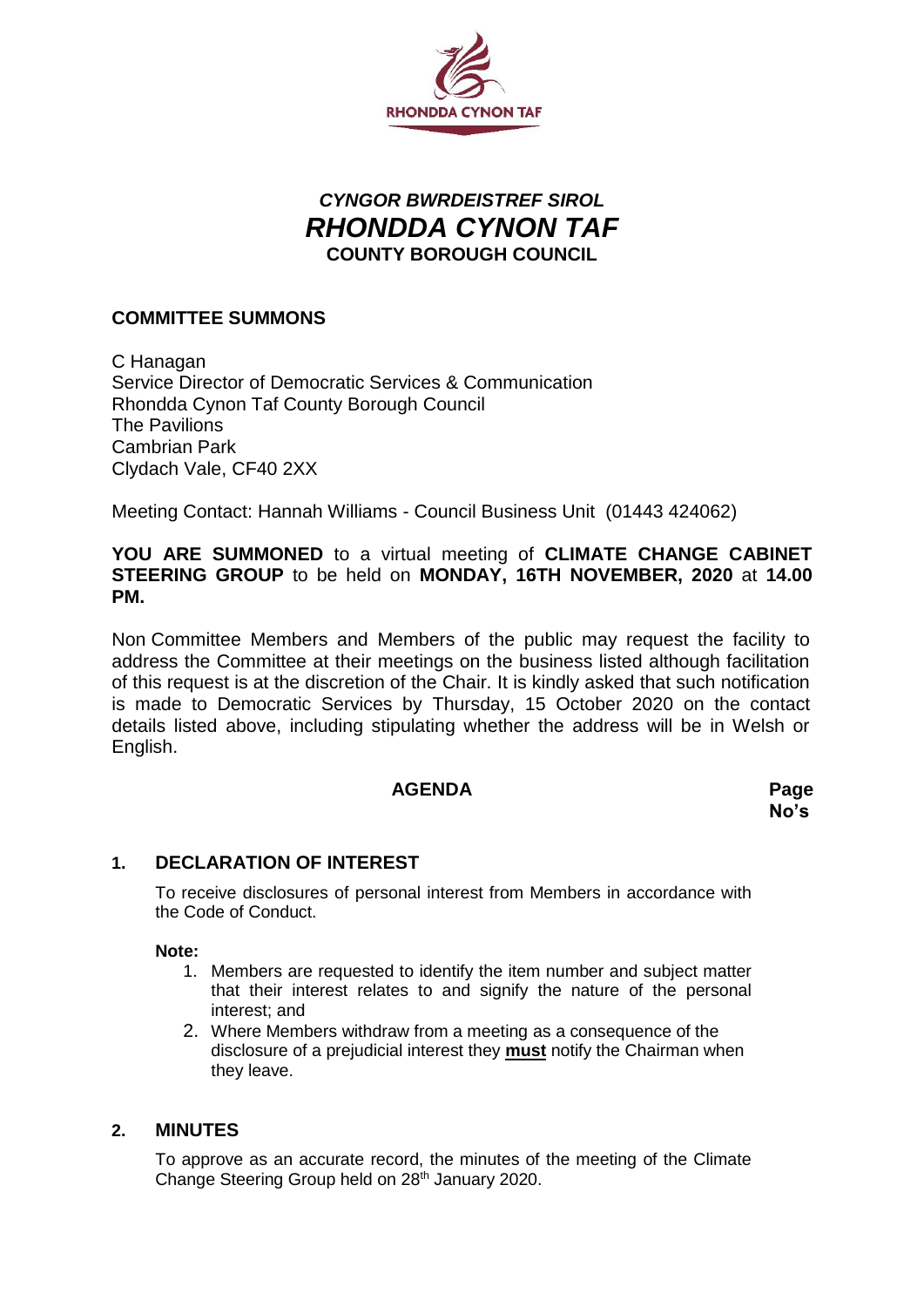### **3. NATURE'S ASSETS**

To receive the report of the Director, Public Health, Protection and Community Services, which seeks to consult the Steering Group on issues relating to Nature's Assets and the climate and biodiversity emergencies.

**11 - 24**

## **4. STRATEGIC AND LOCAL DEVELOPMENT PLANS - THEIR POLICIES AND COMMITMENTS TO ENSURING HOUSING, TRANSPORTATION AND BUSINESS INFRASTRUCTURE MINIMISES THE CARBON FOOTPRINT**

To receive the report of the Director, Prosperity and Development, which sets out what the Strategic Development Plan (SDP) and the Revised Local Development Plan (LDP), are required to address with regards to policies and commitments to minimise our Carbon Footprint.

**25 - 36**

## **5. REDUCING THE USE OF ALL SINGLE USE PLASTICS IN ALL COUNCIL CONTRACTS AND PREMISES**

To receive the report of the Director, Human Resources, which seeks to provide the Steering Group with the progress made in respect of the in-depth audit on those categories of spend where single use plastics are currently in circulation; and an Action Plan aimed at reducing or where it is practical to do so eliminating the use of single use plastics across the Council by the end of 2020.

**37 - 50**

## **6. LOCAL PROCUREMENT OF SUPPLIES AND SERVICES**

To receive the report of the Director, Human Resources, which provides the Climate Change Cabinet Steering Group with an update on the planned work that aims to ensure the local economy of the Council receives the maximum possible benefits from the Council's procurement arrangements.

**51 - 56**

## **7. ENERGY GENERATION AND RELATED ISSUES**

To receive the report of the Director, Corporate Estates, which provides an interim update relating to the position of the work of the Climate Change Cabinet Steering Group up to 30/09/20. Following the suspension of various Council meetings as a result of the Flooding and Coronavirus situations, the Climate Change Cabinet Steering Group has not met since January 2020 and this Update Report provides details of the current situation with regards to the work underway on the development of renewable energy projects and certain other related issues.

## **8. URGENT BUSINESS**

To consider any items which the Chairman by reason of special circumstances is of the opinion should be considered at the Meeting as a matter of urgency.

## **Service Director of Democratic Services & Communication**

**57 - 68**